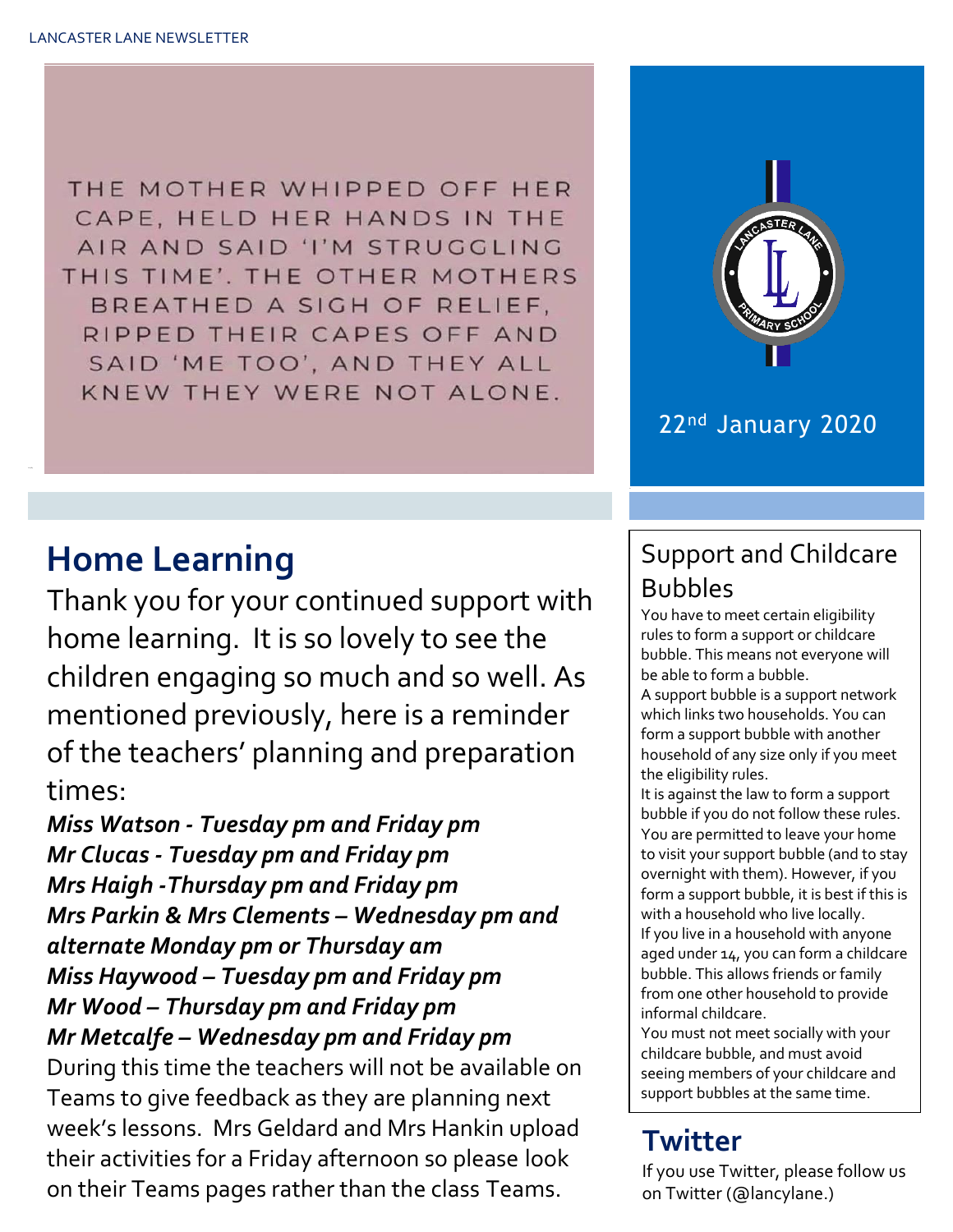## **Feedback**

The governors will be reviewing the Remote Learning Policy next week. In the meantime, here is an overview on what feedback teachers and TAs will be giving to the work your child submits on Teams:

• All work will be viewed by teachers/teaching assistants.

• When appropriate, a written comment may be given to individual pupils. This may include a question or short task to help the pupil improve their work.

• Whole class feedback may be used to address common misconceptions, as well as look at good examples. This may be shared during a morning check in or posted on the class channel.

• Pupils will receive feedback on a regular basis (whether individual or whole class). This will be at least weekly.

# **School Is Open**

We are here for you in school if you need anything. Please phone us even if it is just for a friendly chat.

# **Vaccination Fraud**

Please see the attached poster regarding a scam doing the rounds regarding vaccination. Please draw this to the attention of any vulnerable friends or family who may be persuaded by this.

# **And finally ….**

Live for what tomorrow has to offer and not what yesterday has taken away.